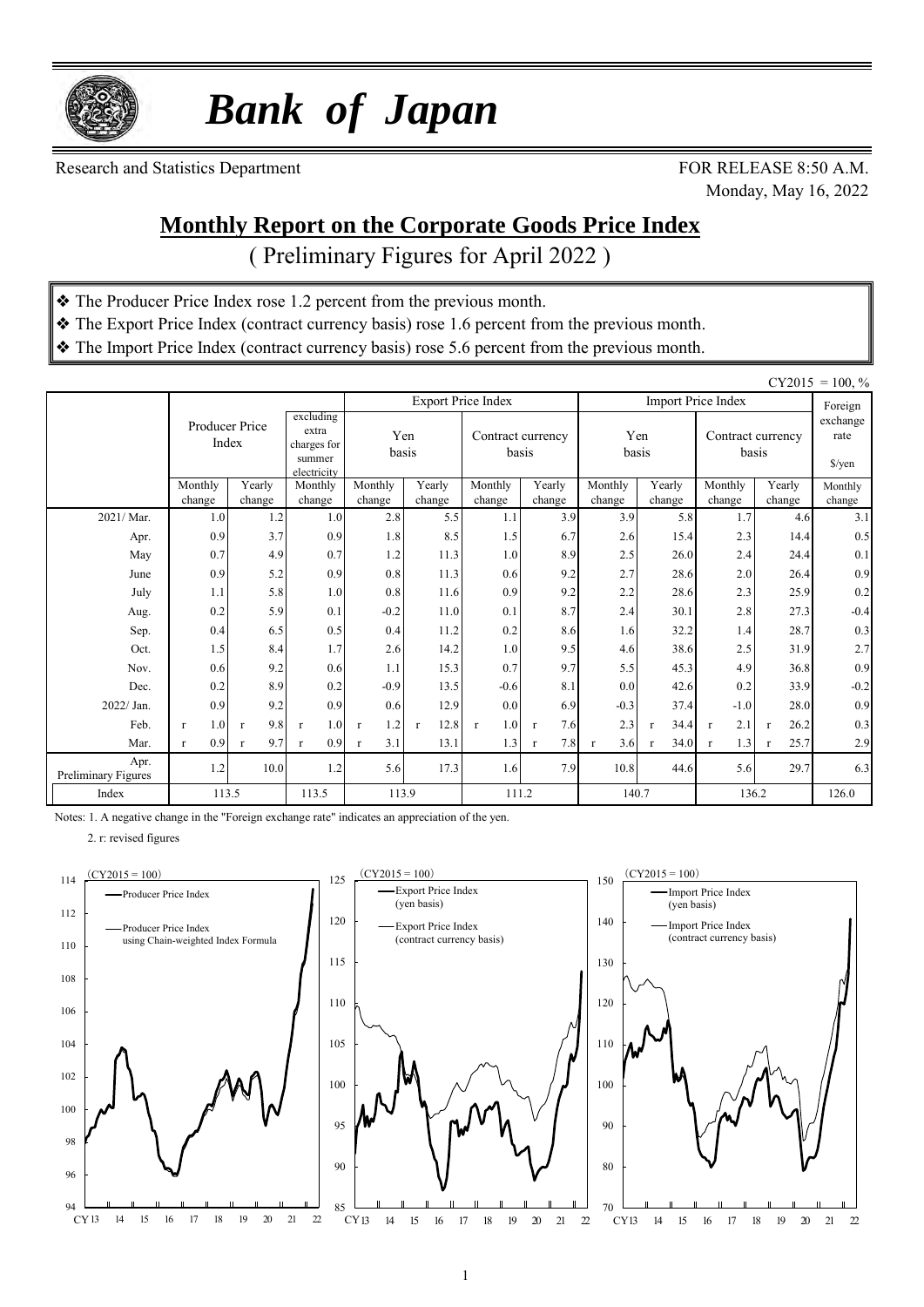(Commodities contributing to the monthly changes in April 2022)

| Producer Price Index                     |                           | Monthly change 1.2%                                                                                                                        |
|------------------------------------------|---------------------------|--------------------------------------------------------------------------------------------------------------------------------------------|
| Groups                                   | Contribution<br>to change | Commodities                                                                                                                                |
| Petroleum & coal products                | $0.37 \%$                 | Naphtha, Fuel oil C, Coal coke                                                                                                             |
| Iron & steel                             | $0.24 \%$                 | Shearing & slitting products (steel sheets), Ferro-manganese, Hot-dip zinc-<br>coated steel sheets                                         |
| Nonferrous metals                        | $0.15 \%$                 | Unwrought copper, Unwrought primary & secondary aluminum alloys,<br>Power & telecommunications cables except optical fiber cables          |
| Electric power, gas & water              | $0.08 \%$                 | Industrial extra high tension power, Commercial high tension power,<br>Industrial high tension power                                       |
| Beverages & foods                        | $0.06\%$                  | Formula feeds, Rapeseed cake & meal, Soybean cake & meal                                                                                   |
| Scrap & waste                            | $0.06\%$                  | Iron & steel scrap, Aluminum & aluminum alloy scrap, Copper & copper<br>alloy scrap                                                        |
| Agriculture, forestry & fishery products | $0.05 \%$                 | Chicken eggs, Beef, Pork                                                                                                                   |
| Metal products                           | $0.03\%$                  | Wire netting, Steelworks, Gas equipment for cooking, boiling $\&$ heating                                                                  |
| Pulp, paper & related products           | $0.03\%$                  | Corrugated medium, Linerboard, Whiteboard                                                                                                  |
| Transportation equipment                 | $0.03\%$                  | Drive, transmission $&$ steering parts, Parts of internal combustion engines<br>for motor vehicles, Motor vehicle air conditioners & parts |
| Plastic products                         | $0.02\%$                  | Plastic parts for transportation equipment, Plastic containers (except plastic<br>hollow containers), Plastic films & sheets               |
| Chemicals & related products             | $-0.08 \%$                | Catalyst, Cardiovascular agents, Agents affecting central nervous system                                                                   |

| Export Price Index (contract currency basis)                 |                           | Monthly change 1.6%                                                                                  |  |  |  |  |
|--------------------------------------------------------------|---------------------------|------------------------------------------------------------------------------------------------------|--|--|--|--|
| Groups                                                       | Contribution<br>to change | Commodities                                                                                          |  |  |  |  |
| Other primary products & manufactured goods                  | $0.58 \%$                 | Jet fuel oil & kerosene, Gas oil, Fuel oil C                                                         |  |  |  |  |
| Chemicals & related products                                 | $0.52 \%$                 | Para-xylene, Xylene, Vinyl chloride monomer                                                          |  |  |  |  |
| Metals & related products                                    | $0.28 \%$                 | Unwrought copper, Semi-finished common steel products, Iron & steel scrap                            |  |  |  |  |
| Electric & electronic products                               | $0.10 \%$                 | Silicon wafers, MOS integrated circuits (except MOS memory integrated<br>circuits), Visual equipment |  |  |  |  |
| General purpose, production & business oriented<br>machinery | $0.06\%$                  | Metal valves, Roller bearings, Semiconductor manufacturing equipment                                 |  |  |  |  |
| Transportation equipment                                     | $-0.02 \%$                | Passenger vehicles (hybrid & clean energy vehicles), Suspension & brake<br>parts                     |  |  |  |  |

| Import Price Index (contract currency basis)        |                           | Monthly change 5.6%                                                                                             |  |  |  |  |  |
|-----------------------------------------------------|---------------------------|-----------------------------------------------------------------------------------------------------------------|--|--|--|--|--|
| Groups                                              | Contribution<br>to change | Commodities                                                                                                     |  |  |  |  |  |
| Petroleum, coal & natural gas                       | 4.55 $%$                  | Crude petroleum, Liquefied natural gas, Naphtha                                                                 |  |  |  |  |  |
| Chemicals & related products                        | $0.78 \%$                 | Lithium carbonates, Saturated polyester resins, General purpose plastics<br>(except saturated polyester resins) |  |  |  |  |  |
| Beverages & foods and agriculture products for food | $0.14 \%$                 | Beef, Rape seeds, Chicken                                                                                       |  |  |  |  |  |
| Other primary products & manufactured goods         | $0.06\%$                  | Plastic films & sheets, Bleached paper kraft pulp, Coated printing paper                                        |  |  |  |  |  |
| Metals & related products                           | $0.01 \%$                 | Unwrought aluminum, Unwrought nickel, Zinc ores                                                                 |  |  |  |  |  |
| Lumber & wood products and forest products          | $-0.02 \%$                | European timber, North American timber, Glued laminated lumber                                                  |  |  |  |  |  |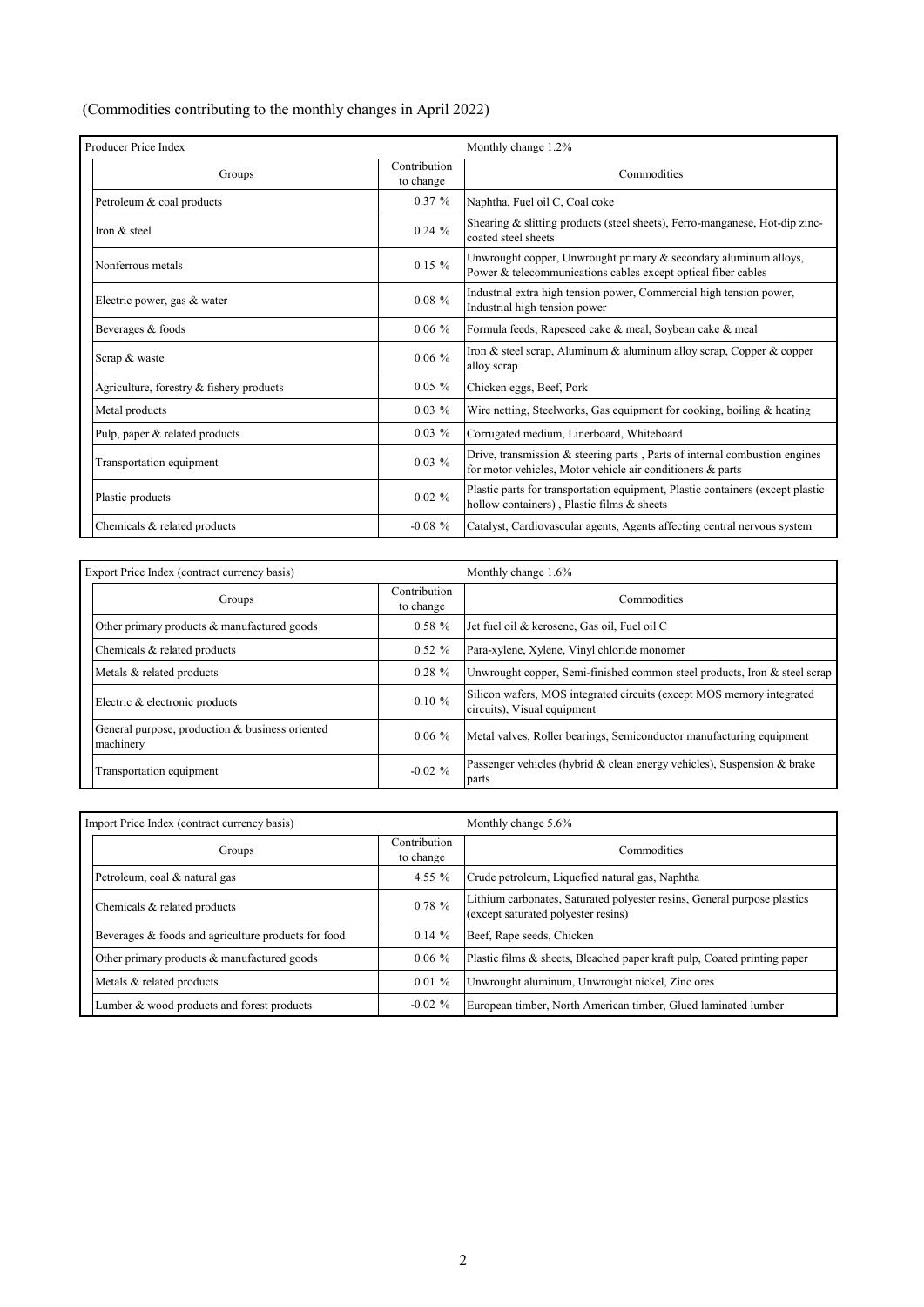### Producer Price Index ( Preliminary Figures for April 2022 )

 $CY2015 = 100, \%$ 

|                                                | Weight  | Index | Previous<br>month     | Monthly<br>change | Previous<br>month   | Yearly<br>change |             | Previous<br>month |
|------------------------------------------------|---------|-------|-----------------------|-------------------|---------------------|------------------|-------------|-------------------|
| All commodities                                | 1,000.0 | 113.5 | 112.2<br>r            | 1.2               | 0.9<br>$\mathbf{r}$ | 10.0             | $\bf r$     | 9.7               |
| excluding extra charges for summer electricity | 1,000.0 | 113.5 | 112.2<br>$\mathbf{r}$ | 1.2               | 0.9<br>$\bf r$      | 10.0             | $\bf r$     | 9.7               |
| Beverages & foods                              | 141.6   | 108.1 | 107.6<br>$\mathbf{r}$ | 0.5               | 0.7<br>$\bf r$      | 3.7              | $\bf r$     | 4.2               |
| Textile products                               | 9.6     | 106.6 | 106.0                 | 0.6               | 0.5                 | 2.8              |             | 2.3               |
| Lumber & wood products                         | 9.2     | 171.7 | 169.4                 | 1.4               | 0.5                 | 56.4             |             | 58.9              |
| Pulp, paper & related products                 | 27.7    | 113.6 | 112.4<br>$\bf r$      | 1.1               | 2.1<br>$\bf r$      | 3.9              | $\bf r$     | 3.0               |
| Chemicals & related products                   | 89.2    | 106.2 | 107.2<br>$\bf r$      | $-0.9$            | 1.7<br>$\bf r$      | 10.2             | $\bf r$     | 13.4              |
| Petroleum & coal products                      | 59.5    | 146.6 | 139.6<br>$\mathbf r$  | 5.0               | 0.4<br>$\bf r$      | 30.9             | $\bf r$     | 27.0              |
| Plastic products                               | 38.2    | 102.9 | 102.2<br>$\bf r$      | 0.7               | 0.9<br>$\bf r$      | 6.2              | $\bf r$     | 5.6               |
| Ceramic, stone & clay products                 | 23.3    | 110.6 | 110.0<br>r            | 0.5               | 0.4<br>$\bf r$      | 3.1              | $\bf r$     | 2.4               |
| Iron & steel                                   | 51.7    | 150.9 | 145.7<br>$\bf r$      | 3.6               | 0.8                 | 29.9             | $\bf r$     | 28.3              |
| Nonferrous metals                              | 27.1    | 153.1 | 146.9                 | 4.2               | 3.6                 | 25.0             |             | 23.5              |
| Metal products                                 | 40.0    | 117.1 | 116.2<br>$\bf r$      | 0.8               | 0.5<br>$\bf r$      | 7.4              | $\bf r$     | 6.9               |
| General purpose machinery                      | 27.2    | 106.5 | 106.1<br>$\mathbf{r}$ | 0.4               | 0.0<br>$\bf r$      | 2.5              | $\bf r$     | $2.4\,$           |
| Production machinery                           | 41.1    | 105.1 | 105.1<br>r            | 0.0               | 0.7<br>$\bf r$      | 1.5              | $\bf r$     | 2.1               |
| Business oriented machinery                    | 16.2    | 104.6 | 104.5<br>$\mathbf{r}$ | 0.1               | 0.6<br>$\bf r$      | 1.1              | $\bf r$     | 1.2               |
| Electronic components & devices                | 24.5    | 101.2 | 100.6<br>r            | 0.6               | $0.0\,$             | 2.4              | r           | 2.4               |
| Electrical machinery & equipment               | 52.7    | 96.9  | 96.6<br>$\mathbf r$   | 0.3               | 0.4<br>$\bf r$      | 1.5              | $\mathbf r$ | 1.8               |
| Information & communications equipment         | 20.8    | 96.0  | 96.0                  | $0.0\,$           | $-0.2$              | 2.3              |             | 1.9               |
| Transportation equipment                       | 140.7   | 102.1 | 101.9<br>$\bf r$      | $0.2\,$           | 0.3                 | $2.5\,$          | $\bf r$     | $2.3\,$           |
| Other manufacturing industry products          | 48.0    | 106.6 | 106.4<br>$\bf r$      | $0.2\,$           | 0.3<br>$\bf r$      | 2.3              | $\mathbf r$ | 2.0               |
| Agriculture, forestry & fishery products       | 35.8    | 104.7 | 103.1<br>$\bf r$      | 1.6               | $0.4\,$<br>$\bf r$  | $-4.6$           | $\bf r$     | $-5.1$            |
| Minerals                                       | 3.9     | 118.9 | 118.3<br>$\bf r$      | 0.5               | 3.6<br>$\bf r$      | 19.6             | $\bf r$     | 21.7              |
| Electric power, gas & water                    | 67.1    | 116.0 | 114.7                 | 1.1               | 2.6                 | 28.7             |             | 30.3              |
| Scrap & waste                                  | 4.9     | 227.2 | 214.7<br>$\mathbf r$  | 5.8               | 8.5<br>$\mathbf r$  | 45.1             | $\bf r$     | 40.1              |

Notes: 1. The index of "All commodities excluding extra charges for summer electricity" adjusts extra charges applied during summer season from July to September.

2. r: revised figures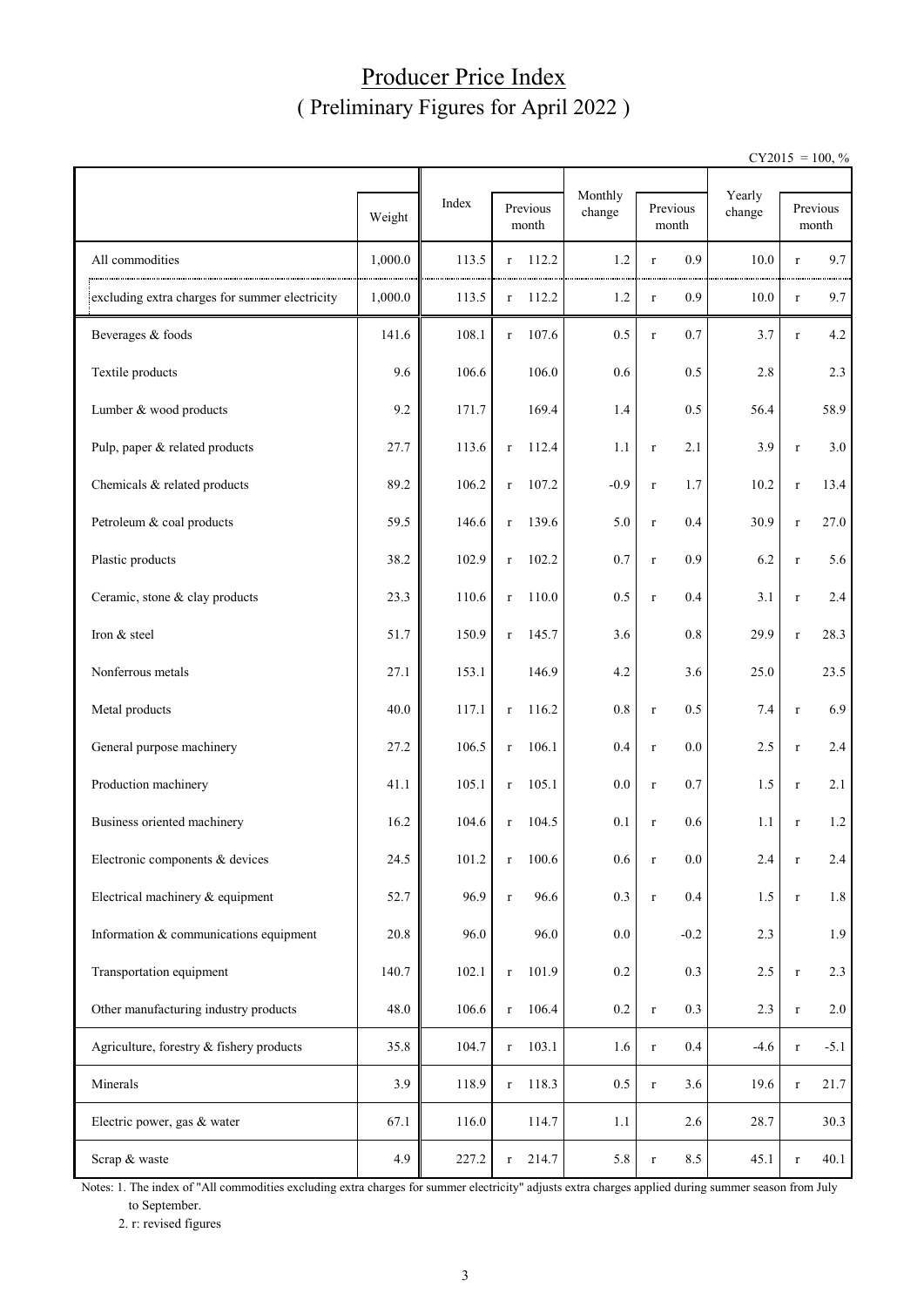## Export Price Index ( Preliminary Figures for April 2022 )

 $CY2015 = 100, \%$ 

|                                                                |         |              | Index                |                                   | Monthly change |     |                               |              | Yearly change |                   |                               |  |
|----------------------------------------------------------------|---------|--------------|----------------------|-----------------------------------|----------------|-----|-------------------------------|--------------|---------------|-------------------|-------------------------------|--|
|                                                                | Weight  | Yen<br>basis | Previous<br>month    | Yen<br>Previous<br>basis<br>month |                |     | Contract<br>currency<br>basis | Yen<br>basis |               | Previous<br>month | Contract<br>currency<br>basis |  |
| All commodities                                                | 1,000.0 | 113.9        | 107.9                | 5.6                               | $\mathbf{r}$   | 3.1 | 1.6                           | 17.3         |               | 13.1              | 7.9                           |  |
| Textiles                                                       | 13.8    | 108.3        | $r$ 104.0            | 4.1                               | $\mathbf{r}$   | 3.0 | 0.2                           | 13.6         | $\mathbf{r}$  | 10.3              | 4.1                           |  |
| Chemicals & related products                                   | 98.4    | 131.3        | $r$ 119.6            | 9.8                               | $\mathbf r$    | 5.9 | 4.7                           | 29.0         | $\mathbf{r}$  | 23.8              | 15.7                          |  |
| Metals & related products                                      | 108.5   | 173.2        | $r$ 162.1            | 6.8                               | $\mathbf{r}$   | 5.5 | 1.8                           | 31.5         | $\mathbf{r}$  | 29.2              | 17.2                          |  |
| General purpose, production $&$<br>business oriented machinery | 189.4   | 104.2        | $r$ 101.4            | 2.8                               | $\mathbf{r}$   | 0.9 | 0.4                           | 7.9          | $\mathbf{r}$  | 5.4               | 2.7                           |  |
| Electric & electronic products                                 | 205.5   | 95.4         | 91.7<br>$\mathbf{r}$ | 4.0                               | $\mathbf{r}$   | 1.6 | 0.5                           | 11.3         | $\mathbf{r}$  | 7.5               | 3.2                           |  |
| Transportation equipment                                       | 285.2   | 102.8        | 98.8                 | 4.0                               |                | 1.9 | $-0.1$                        | 10.3         |               | 6.5               | 1.6                           |  |
| Other primary products &<br>manufactured goods                 | 99.2    | 121.2        | r 109.8              | 10.4                              | $\mathbf{r}$   | 5.7 | 5.7                           | 33.8         | $\mathbf{r}$  | 23.6              | 21.6                          |  |

Note: r: revised figures

# Import Price Index ( Preliminary Figures for April 2022 )

 $CY2015 = 100, \%$ 

|                                                              |                                             | Index |                      | Monthly change    |              |                               |              | Yearly change |                   |                               |      |
|--------------------------------------------------------------|---------------------------------------------|-------|----------------------|-------------------|--------------|-------------------------------|--------------|---------------|-------------------|-------------------------------|------|
|                                                              | Yen<br>Previous<br>Weight<br>basis<br>month |       | Yen<br>basis         | Previous<br>month |              | Contract<br>currency<br>basis | Yen<br>basis |               | Previous<br>month | Contract<br>currency<br>basis |      |
| All commodities                                              | 1.000.0                                     | 140.7 | $r$ 127.0            | 10.8              | $\mathbf{r}$ | 3.6                           | 5.6          | 44.6          | $\mathbf{r}$      | 34.0                          | 29.7 |
| Beverages & foods and agriculture<br>products for food       | 80.4                                        | 131.8 | r 123.8              | 6.5               | $\mathbf{r}$ | 3.0                           | 1.8          | 29.9          | $\mathbf{r}$      | 25.9                          | 17.8 |
| Textiles                                                     | 61.3                                        | 104.5 | $r$ 101.9            | 2.6               | $\mathbf r$  | 1.2                           | 0.0          | 10.6          | $\mathbf{r}$      | 8.3                           | 4.4  |
| Metals & related products                                    | 95.8                                        | 170.2 | 161.2                | 5.6               | $\mathbf{r}$ | 5.0                           | 0.1          | 25.6          |                   | 23.3                          | 10.4 |
| Lumber & wood products and<br>forest products                | 17.3                                        | 171.0 | $r$ 163.3            | 4.7               | $\mathbf r$  | 2.1                           | $-1.0$       | 61.8          | $\mathbf{r}$      | 61.0                          | 43.4 |
| Petroleum, coal & natural gas                                | 252.3                                       | 210.1 | $r$ 175.2            | 19.9              | $\mathbf r$  | 5.0                           | 13.0         | 112.7         | $\mathbf{r}$      | 85.8                          | 84.8 |
| Chemicals & related products                                 | 94.7                                        | 121.2 | $r$ 106.4            | 13.9              | $\mathbf{r}$ | 3.2                           | 10.0         | 29.1          | $\mathbf{r}$      | 17.3                          | 19.5 |
| General purpose, production &<br>business oriented machinery | 68.1                                        | 111.2 | $r$ 107.0            | 3.9               | $\mathbf{r}$ | 2.7                           | 0.1          | 15.1          | $\mathbf{r}$      | 11.3                          | 6.1  |
| Electric & electronic products                               | 196.6                                       | 91.1  | 87.1<br>$\mathbf{r}$ | 4.6               | $\mathbf{r}$ | 2.4                           | 0.0          | 16.8          | $\mathbf{r}$      | 12.7                          | 5.5  |
| Transportation equipment                                     | 49.5                                        | 109.3 | $r$ 105.9            | 3.2               | $\mathbf{r}$ | 1.1                           | 0.2          | 10.5          | $\mathbf{r}$      | 7.7                           | 3.4  |
| Other primary products &<br>manufactured goods               | 84.0                                        | 108.2 | 102.5                | 5.6               | $\mathbf{r}$ | 2.4                           | 1.0          | 14.5          |                   | 9.4                           | 3.1  |

Note: r: revised figures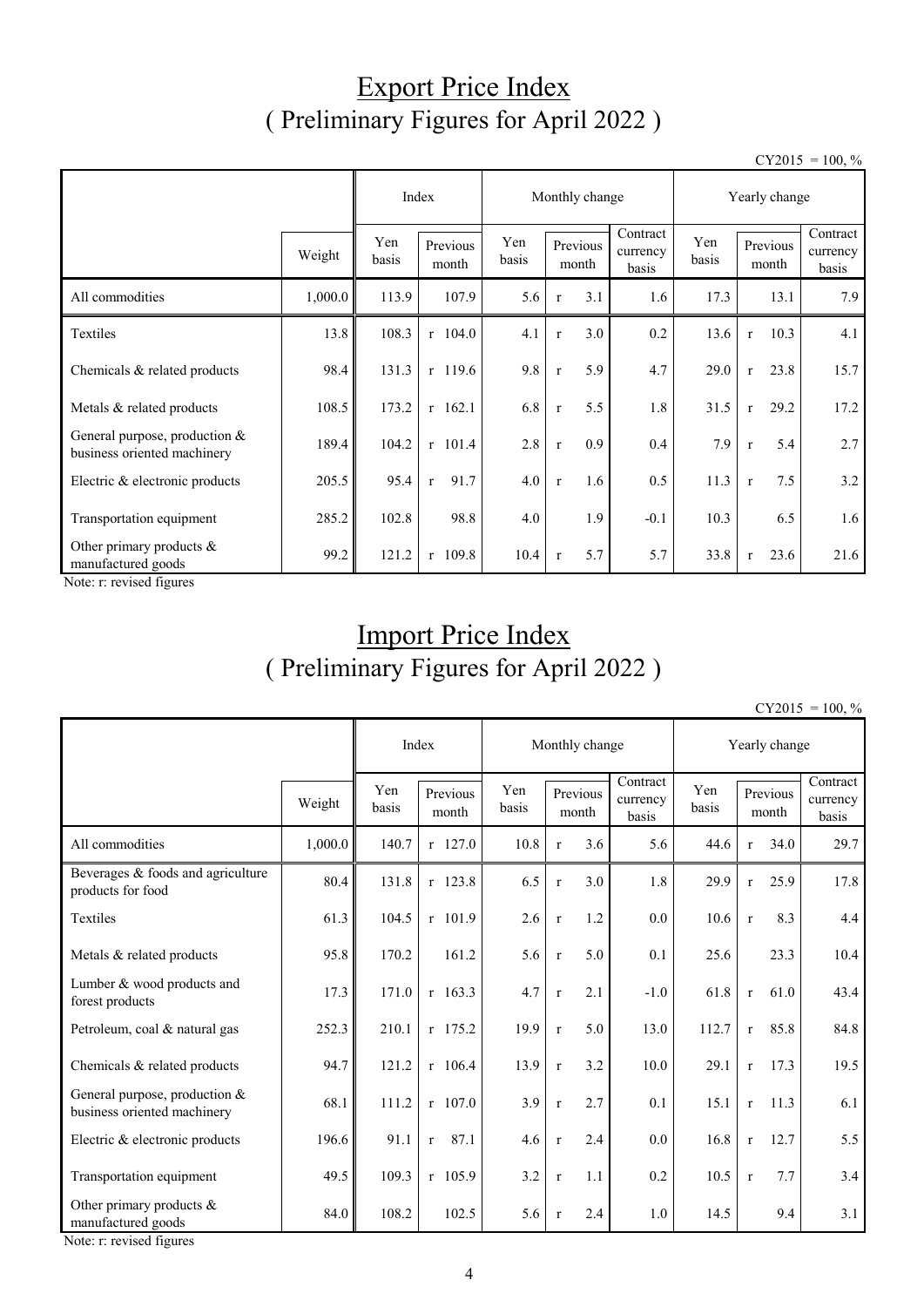# Index by Stage of Demand and Use ( Preliminary Figures for April 2022 )

 $CY2015 = 100, \%$ 

|               |                           |           | Index | Monthly       |                     | Yearly           |                      |  |  |
|---------------|---------------------------|-----------|-------|---------------|---------------------|------------------|----------------------|--|--|
|               |                           | Weight    |       | change        | Previous month      | change           | Previous month       |  |  |
|               | Domestic demand products  | 1,000.000 | 119.1 | 3.8           | 1.7<br>r            | 18.5             | 15.6                 |  |  |
|               | Domestic goods            | 744.660   | 111.7 | 1.1           | 1.0<br>r            | 9.9              | 9.7                  |  |  |
|               | Imports                   | 255.340   | 140.7 | 10.8          | 3.6<br>r            | 44.6             | 34.0                 |  |  |
| Raw materials |                           | 100.163   | 177.1 | 13.9          | 3.4<br>$\mathbf{r}$ | 65.5             | 51.0                 |  |  |
|               | Domestic goods            | 26.060    | 121.6 | 2.3           | 2.5<br>r            | 7.5              | 6.4                  |  |  |
|               | Imports                   | 74.103    | 196.6 | 16.7          | 3.6<br>r            | $87.6 \text{ r}$ | 68.6                 |  |  |
|               | Intermediate materials    | 535.481   | 120.8 | 3.2           | 1.8<br>$\mathbf{r}$ | 18.0             | 16.4                 |  |  |
|               | Domestic goods            | 448.097   | 117.4 | 1.8           | 1.1<br>r            | 14.6             | 14.4                 |  |  |
|               | Imports                   | 87.384    | 138.1 | 9.3           | 4.8<br>r            | 34.7             | 26.7<br>1r           |  |  |
| Final goods   |                           | 364.356   | 100.7 | 0.8           | 0.8<br>r            | 4.9              | 4.1                  |  |  |
|               | Domestic goods            | 270.503   | 101.3 | $-0.3$        | 0.4<br>r            | 2.0              | 2.2<br>1r            |  |  |
|               | Imports                   | 93.853    | 99.1  | 4.3           | 2.2<br>r            | 14.4             | 10.2<br>-l r         |  |  |
|               | Capital goods             | 112.246   | 102.5 | 1.2           | 0.8<br>r            | 5.2              | 4.1                  |  |  |
|               | Domestic goods            | 87.827    | 102.1 | 0.1           | 0.4<br>r            | 1.8              | 1.8                  |  |  |
|               | Imports                   | 24.419    | 103.7 | 4.7           | 2.5<br>$\mathbf{r}$ | 19.6             | 14.5<br>$\mathbf{r}$ |  |  |
|               | Consumer goods            | 252.110   | 99.9  | 0.6           | 0.8<br>r            | 4.6              | 4.1                  |  |  |
|               | Domestic goods            | 182.676   | 100.9 | $-0.6$        | 0.4<br>r            | 2.1              | 2.6                  |  |  |
|               | Imports                   | 69.434    | 97.4  | 4.1           | 2.1<br>r            | 12.6             | 8.7<br>$\mathsf{r}$  |  |  |
|               | Durable consumer goods    | 67.121    | 91.3  | 1.2           | 0.7<br>r            | 4.0              | 3.2                  |  |  |
|               | Domestic goods            | 42.200    | 96.3  | 0.1           | 0.2<br>r            | 0.5              | 0.9<br>1r            |  |  |
|               | Imports                   | 24.921    | 82.9  | 3.5           | 1.6                 | 11.4             | 8.2                  |  |  |
|               | Nondurable consumer goods | 184.989   | 103.1 | $0.5 \vert r$ | 0.9                 | 5.0              | 4.4                  |  |  |
|               | Domestic goods            | 140.476   | 102.3 | $-0.8$        | 0.5                 | 2.5              | 3.1                  |  |  |
|               | Imports                   | 44.513    | 105.6 | 4.5           | 2.1<br><sup>r</sup> | 13.2             | $8.8\,$              |  |  |

Notes: 1. These indexes are compiled by reclassifying the "Producer Price Index excluding the consumption tax," "Export Price Index" and "Import Price Index" in terms of commodities' stage of demand or use of goods.

2. r: revised figures

#### (Index by Stage of Demand and Use)

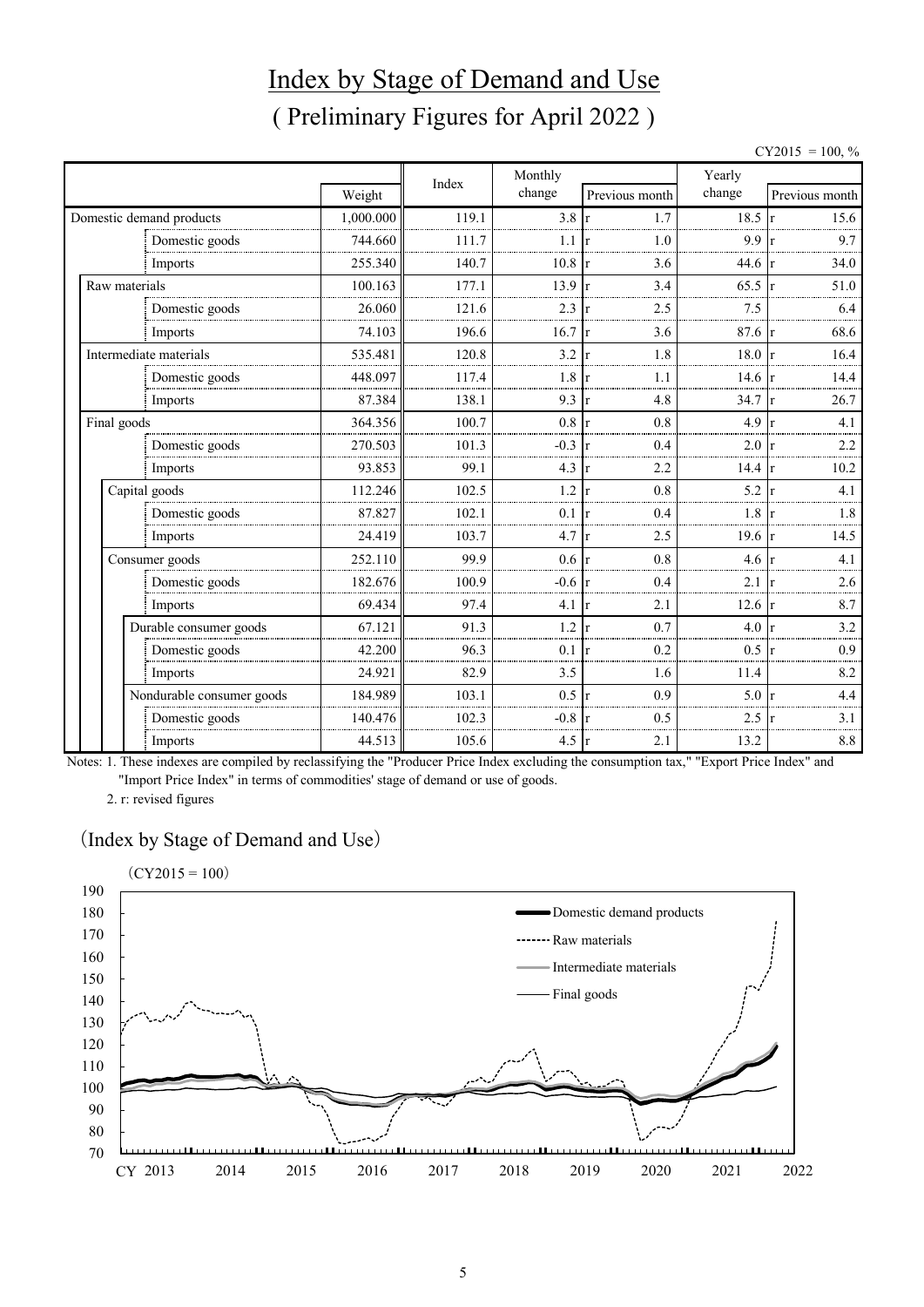# Producer Price Index using Chain-weighted Index Formula ( Preliminary Figures for April 2022 )

 $CY2015 = 100, \%$ 

|                                                |         |       | Monthly |                        | Yearly |              |                   |
|------------------------------------------------|---------|-------|---------|------------------------|--------|--------------|-------------------|
|                                                | Weight  | Index | change  | Previous<br>month      | change |              | Previous<br>month |
| All commodities                                | 1,000.0 | 112.6 | 0.9     | 0.8<br>$\bf r$         | 9.3    | r            | 9.3               |
| excluding extra charges for summer electricity | 1,000.0 | 112.6 | 0.9     | $0.8\,$<br>$\mathbf r$ | 9.3    | $\bf r$      | 9.3               |
| Beverages & foods                              | 141.3   | 107.2 | 0.4     | 0.8<br>$\mathbf r$     | 3.5    | $\bf r$      | 4.0               |
| Textile products                               | 8.9     | 106.1 | 0.6     | 0.4                    | 2.5    |              | 2.0               |
| Lumber & wood products                         | 10.0    | 172.0 | 1.7     | 0.7                    | 57.4   |              | 59.1              |
| Pulp, paper & related products                 | 27.8    | 112.7 | 1.2     | 1.6<br>$\bf r$         | 3.6    | $\bf r$      | 2.6               |
| Chemicals & related products                   | 84.9    | 103.0 | $-1.3$  | 1.3<br>$\mathbf r$     | 8.2    | $\bf r$      | 11.4              |
| Petroleum & coal products                      | 57.6    | 149.3 | 4.7     | 0.6<br>$\bf r$         | 31.5   | $\bf r$      | 28.4              |
| Plastic products                               | 41.0    | 102.7 | 0.6     | 0.9<br>$\mathbf r$     | 6.6    | $\bf r$      | 6.4               |
| Ceramic, stone & clay products                 | 23.2    | 110.2 | 0.6     | 0.3<br>$\mathbf r$     | 3.0    | $\bf r$      | 2.3               |
| Iron & steel                                   | 52.8    | 150.5 | 3.7     | 0.7<br>$\bf r$         | 30.0   | $\bf r$      | 28.0              |
| Nonferrous metals                              | 27.3    | 152.9 | 4.0     | 3.5                    | 24.5   |              | 23.2              |
| Metal products                                 | 43.6    | 116.4 | 0.7     | 0.5<br>$\bf r$         | 7.0    | $\bf r$      | 6.6               |
| General purpose machinery                      | 33.3    | 106.2 | 0.4     | 0.1<br>$\mathbf r$     | 2.2    | $\bf r$      | 2.1               |
| Production machinery                           | 46.4    | 104.7 | $-0.2$  | $0.6\,$<br>$\mathbf r$ | 1.3    | $\bf r$      | 2.0               |
| Business oriented machinery                    | 14.5    | 102.7 | 0.2     | 0.2<br>$\mathbf r$     | 0.8    |              | $0.6\,$           |
| Electronic components & devices                | 20.0    | 102.4 | 0.5     | $-0.1$<br>$\mathbf r$  | 2.0    | $\bf r$      | 1.9               |
| Electrical machinery & equipment               | 52.2    | 96.8  | 0.2     | 0.5<br>$\mathbf r$     | 1.7    | $\bf r$      | 2.1               |
| Information & communications equipment         | 18.1    | 95.1  | $-0.1$  | $-0.1$<br>$\mathbf r$  | 1.8    | $\mathbf{r}$ | 1.2               |
| Transportation equipment                       | 149.0   | 101.3 | $0.2\,$ | 0.2<br>$\mathbf r$     | 2.3    | $\bf r$      | 2.1               |
| Other manufacturing industry products          | 44.4    | 106.0 | $0.2\,$ | $0.4\,$<br>$\mathbf r$ | 2.3    | $\bf r$      | 2.0               |
| Agriculture, forestry & fishery products       | 36.1    | 104.5 | 1.5     | $0.2\,$<br>$\mathbf r$ | $-5.1$ | $\bf r$      | $-5.5$            |
| Minerals                                       | 3.6     | 122.6 | 0.5     | 3.5<br>$\bf r$         | 22.4   | $\bf r$      | 25.3              |
| Electric power, gas & water                    | 58.7    | 117.9 | 1.1     | 2.7                    | 30.3   |              | 32.3              |
| Scrap & waste                                  | 5.3     | 222.7 | 5.1     | 7.5<br>$\bf r$         | 41.1   | $\bf r$      | 37.0              |

Notes: 1. The index of "All commodities excluding extra charges for summer electricity" adjusts extra charges applied during summer season from July to September.

2. The indexes are based on the year 2019 weights.

3. r: revised figures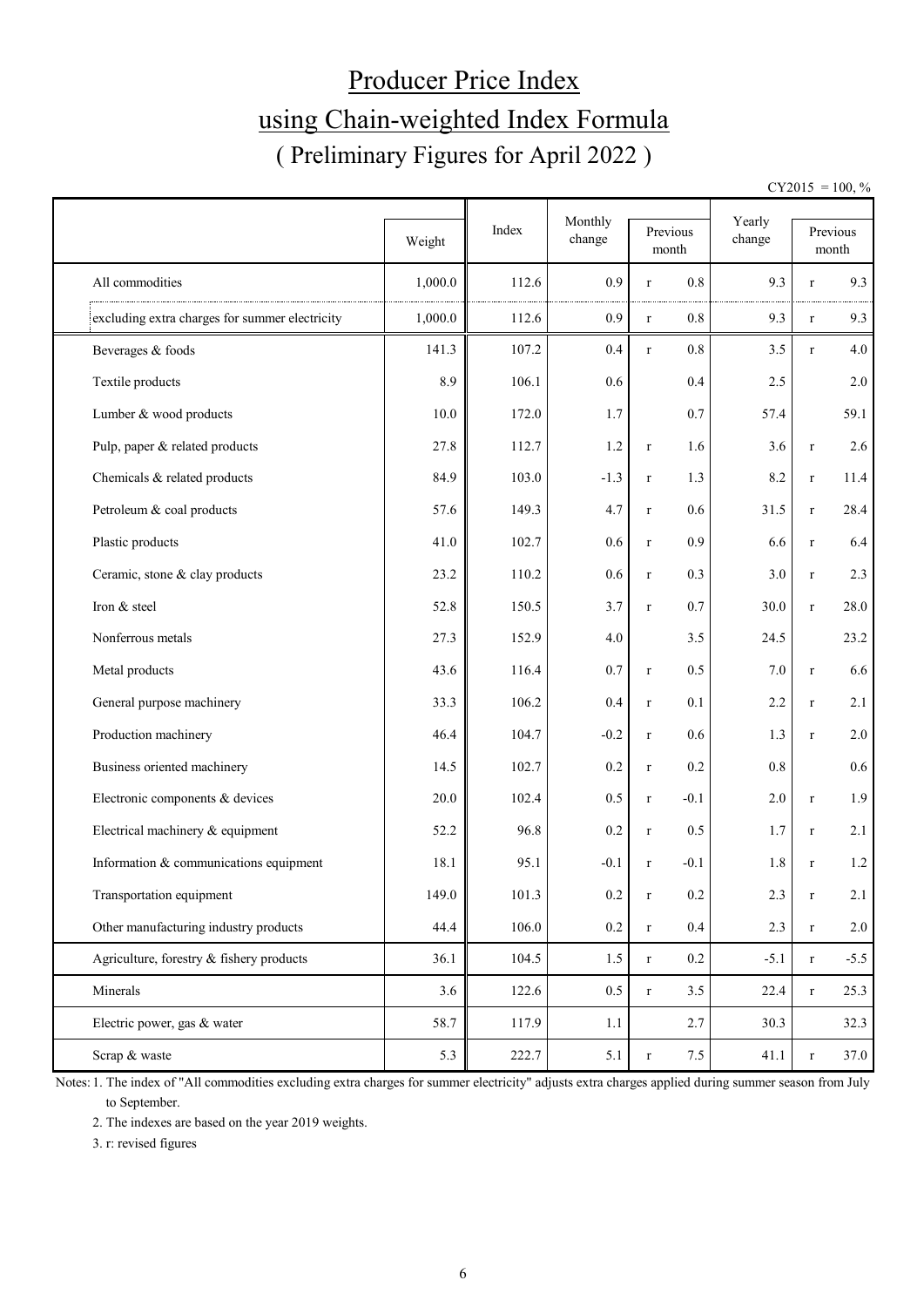## Corporate Goods Price Index Time Series Data

|           |                      |                 |                                  |                  |                                           |                                           |                                                          |                                |                                  |                  |                                           |                                              |                                  |                  | $CY2015 = 100, \%$                        |
|-----------|----------------------|-----------------|----------------------------------|------------------|-------------------------------------------|-------------------------------------------|----------------------------------------------------------|--------------------------------|----------------------------------|------------------|-------------------------------------------|----------------------------------------------|----------------------------------|------------------|-------------------------------------------|
|           |                      |                 | Producer Price Index             |                  |                                           |                                           |                                                          |                                | <b>Export Price Index</b>        |                  |                                           |                                              |                                  |                  |                                           |
|           |                      | All commodities |                                  |                  |                                           |                                           | (Reference)<br>excluding extra<br>charges for summer     | All commodities<br>(yen basis) |                                  |                  |                                           | All commodities<br>(contract currency basis) |                                  |                  |                                           |
|           |                      |                 | Monthly<br>(Quarterly)<br>change | Yearly<br>change | Change<br>from three<br>months<br>earlier | Monthly<br>(Quarterly)<br>$_{\rm change}$ | electricity<br>Change<br>from three<br>months<br>earlier |                                | Monthly<br>(Quarterly)<br>change | Yearly<br>change | Change<br>from three<br>months<br>earlier |                                              | Monthly<br>(Quarterly)<br>change | Yearly<br>change | Change<br>from three<br>months<br>earlier |
| <b>CY</b> | 2019                 | 101.5           | $\overline{\phantom{0}}$         | 0.2              | $\overline{\phantom{0}}$                  | $\overline{\phantom{0}}$                  |                                                          | 93.1                           | $\overline{\phantom{0}}$         | $-3.8$           | —                                         | 99.5                                         | $\overline{\phantom{0}}$         | $-2.6$           |                                           |
|           | 2020                 | 100.3           | $\overline{\phantom{0}}$         | $-1.2$           |                                           |                                           |                                                          | 90.2                           | $\overline{\phantom{0}}$         | $-3.1$           | —                                         | 97.4                                         | $\overline{\phantom{0}}$         | $-2.1$           |                                           |
|           | 2021                 | 105.1           | $\overline{\phantom{0}}$         | 4.8              |                                           |                                           |                                                          | 98.6                           | $\overline{\phantom{0}}$         | 9.3              | —                                         | 104.4                                        | —                                | 7.2              |                                           |
| <b>FY</b> | 2019                 | 101.6           | $\overline{\phantom{0}}$         | 0.1              | —                                         | —                                         |                                                          | 92.4                           | -                                | $-4.1$           | —                                         | 99.0                                         | $\overline{\phantom{0}}$         | $-2.7$           | —                                         |
|           | 2020                 | 100.2           | $\overline{\phantom{0}}$         | $-1.4$           | —                                         | -                                         |                                                          | 90.6                           | -                                | $-1.9$           | -                                         | 98.1                                         | —                                | $-0.9$           | —                                         |
|           | 2021                 | 107.5           |                                  | 7.3              |                                           |                                           | $\overline{\phantom{0}}$                                 | 101.6                          | $\overline{\phantom{0}}$         | 12.1             | $\overline{\phantom{0}}$                  | 106.3                                        | —                                | 8.4              | —                                         |
| 2021/     | Q2<br>Q <sub>3</sub> | 104.0<br>106.3  | 2.5<br>2.2                       | 4.6<br>6.1       | $\overline{\phantom{0}}$                  | 2.5<br>1.9                                | $\overline{\phantom{0}}$                                 | 98.2<br>99.9                   | 5.3<br>1.7                       | 10.5<br>11.2     | $\overline{\phantom{0}}$<br>—             | 104.0<br>105.7                               | 3.3<br>1.6                       | 8.3<br>8.9       | $\overline{\phantom{0}}$<br>—             |
|           | Q <sub>4</sub>       | 108.7           | 2.3                              | 8.8              |                                           | 2.5                                       |                                                          | 103.1                          | 3.2                              | 14.3             | —                                         | 107.2                                        | 1.4                              | 9.1              |                                           |
| 2022/     | Q1                   | 111.2           | 2.3                              | 9.6              | —                                         | 2.3                                       |                                                          | 105.4                          | 2.2                              | 13.0             |                                           | 108.2                                        | 0.9                              | 7.4              |                                           |
| 2021/     | Mar.                 | 102.3           | 1.0                              | 1.2              | 2.1                                       | 1.0                                       | 2.1                                                      | 95.4                           | 2.8                              | 5.5              | 5.2                                       | 101.6                                        | 1.1                              | 3.9              | 2.6                                       |
|           | Apr.                 | 103.2           | 0.9                              | 3.7              | 2.4                                       | 0.9                                       | 2.4                                                      | 97.1                           | 1.8                              | 8.5              | 5.9                                       | 103.1                                        | 1.5                              | 6.7              | 3.0                                       |
|           | May                  | 103.9           | 0.7                              | 4.9              | 2.6                                       | 0.7                                       | 2.6                                                      | 98.3                           | 1.2                              | 11.3             | 5.9                                       | 104.1                                        | 1.0                              | 8.9              | 3.6                                       |
|           | June                 | 104.8           | 0.9                              | 5.2              | 2.4                                       | 0.9                                       | 2.4                                                      | 99.1                           | 0.8                              | 11.3             | 3.9                                       | 104.7                                        | 0.6                              | 9.2              | 3.1                                       |
|           | July                 | 106.0           | 1.1                              | 5.8              | 2.7                                       | 1.0                                       | 2.5                                                      | 99.9                           | 0.8                              | 11.6             | 2.9                                       | 105.6                                        | 0.9                              | 9.2              | 2.4                                       |
|           | Aug.                 | 106.2           | 0.2                              | 5.9              | 2.2                                       | 0.1                                       | 1.9                                                      | 99.7                           | $-0.2$                           | 11.0             | 1.4                                       | 105.7                                        | 0.1                              | 8.7              | 1.5                                       |
|           | Sep.                 | 106.6           | 0.4                              | 6.5              | 1.7                                       | 0.5                                       | 1.5                                                      | 100.1                          | 0.4                              | 11.2             | 1.0                                       | 105.9                                        | 0.2                              | 8.6              | 1.1                                       |
|           | Oct.                 | 108.2           | 1.5                              | 8.4              | 2.1                                       | 1.7                                       | 2.3                                                      | 102.7                          | 2.6                              | 14.2             | 2.8                                       | 107.0                                        | 1.0                              | 9.5              | 1.3                                       |
|           | Nov.                 | 108.9           | 0.6                              | 9.2              | 2.5                                       | 0.6                                       | 2.8                                                      | 103.8                          | 1.1                              | 15.3             | 4.1                                       | 107.7                                        | 0.7                              | 9.7              | 1.9                                       |
|           | Dec.                 | 109.1           | 0.2                              | 8.9              | 2.3                                       | 0.2                                       | 2.5                                                      | 102.9                          | $-0.9$                           | 13.5             | 2.8                                       | 107.0                                        | $-0.6$                           | 8.1              | 1.0                                       |
| 2022/     | Jan.                 | 110.1           | 0.9                              | 9.2              | 1.8                                       | 0.9                                       | 1.8                                                      | 103.5                          | 0.6                              | 12.9             | 0.8                                       | 107.0                                        | 0.0                              | 6.9              | 0.0                                       |
|           | Feb.                 | 111.2           | 1.0                              | 9.8              | 2.1                                       | 1.0                                       | 2.1                                                      | 104.7                          | 1.2                              | 12.8             | 0.9                                       | 108.1                                        | 1.0                              | 7.6              | 0.4                                       |
|           | Mar.                 | 112.2           | 0.9                              | 9.7              | 2.8                                       | 0.9                                       | 2.8                                                      | 107.9                          | 3.1                              | 13.1             | 4.9                                       | 109.5                                        | 1.3                              | 7.8              | 2.3                                       |
|           | Apr.                 | 113.5           | 1.2                              | 10.0             | 3.1                                       | 1.2                                       | 3.1                                                      | 113.9                          | 5.6                              | 17.3             | 10.0                                      | 111.2                                        | 1.6                              | 7.9              | 3.9                                       |

|           |                |                                | <b>Import Price Index</b>        |                  |                                           |                 |                                  |                  |                                           | Foreign                                      |
|-----------|----------------|--------------------------------|----------------------------------|------------------|-------------------------------------------|-----------------|----------------------------------|------------------|-------------------------------------------|----------------------------------------------|
|           |                | All commodities<br>(yen basis) |                                  |                  |                                           | All commodities | (contract currency basis)        |                  |                                           | exchange<br>rate<br>$\sqrt{\frac{2}{\pi}}$   |
|           |                |                                | Monthly<br>(Quarterly)<br>change | Yearly<br>change | Change<br>from three<br>months<br>earlier |                 | Monthly<br>(Quarterly)<br>change | Yearly<br>change | Change<br>from three<br>months<br>earlier | Monthly<br>(Quarterly)<br>(Yearly)<br>change |
| <b>CY</b> | 2019           | 94.4                           |                                  | $-5.3$           |                                           | 102.2           |                                  | $-4.2$           |                                           | $-1.2$                                       |
|           | 2020           | 84.7                           |                                  | $-10.3$          |                                           | 92.8            |                                  | $-9.2$           |                                           | $-2.1$                                       |
|           | 2021           | 104.0                          |                                  | 22.8             |                                           | 111.6           |                                  | 20.3             |                                           | 2.8                                          |
| <b>FY</b> | 2019           | 93.6                           |                                  | $-6.1$           |                                           | 101.6           |                                  | $-4.5$           |                                           | $-2.0$                                       |
|           | 2020           | 84.3                           |                                  | $-9.9$           |                                           | 92.8            |                                  | $-8.7$           |                                           | $-2.5$                                       |
|           | 2021           | 112.0                          |                                  | 32.9             |                                           | 118.3           |                                  | 27.5             |                                           | 6.0                                          |
| 2021/     | Q2             | 99.8                           | 9.5                              | 23.2             |                                           | 107.4           | 7.1                              | 21.6             |                                           | 3.4                                          |
|           | Q <sub>3</sub> | 106.9                          | 7.1                              | 30.2             |                                           | 114.8           | 6.9                              | 27.3             |                                           | 0.6                                          |
|           | Q <sub>4</sub> | 118.1                          | 10.5                             | 42.1             |                                           | 123.8           | 7.8                              | 34.3             |                                           | 3.3                                          |
| 2022/     | Q1             | 123.1                          | 4.2                              | 35.1             |                                           | 127.0           | 2.6                              | 26.6             |                                           | $2.2\,$                                      |
| 2021/     | Mar.           | 94.8                           | 3.9                              | 5.8              | 12.5                                      | 102.6           | 1.7                              | 4.6              | 9.1                                       | 3.1                                          |
|           | Apr.           | 97.3                           | 2.6                              | 15.4             | 11.6                                      | 105.0           | 2.3                              | 14.4             | 7.8                                       | 0.5                                          |
|           | May            | 99.7                           | 2.5                              | 26.0             | 9.3                                       | 107.5           | 2.4                              | 24.4             | 6.5                                       | 0.1                                          |
|           | June           | 102.4                          | 2.7                              | 28.6             | 8.0                                       | 109.7           | 2.0                              | 26.4             | 6.9                                       | 0.9                                          |
|           | July           | 104.7                          | 2.2                              | 28.6             | 7.6                                       | 112.2           | 2.3                              | 25.9             | 6.9                                       | 0.2                                          |
|           | Aug.           | 107.2                          | 2.4                              | 30.1             | 7.5                                       | 115.3           | 2.8                              | 27.3             | 7.3                                       | $-0.4$                                       |
|           | Sep.           | 108.9                          | 1.6                              | 32.2             | 6.3                                       | 116.9           | 1.4                              | 28.7             | 6.6                                       | 0.3                                          |
|           | Oct.           | 113.9                          | 4.6                              | 38.6             | 8.8                                       | 119.8           | 2.5                              | 31.9             | 6.8                                       | 2.7                                          |
|           | Nov.           | 120.2                          | 5.5                              | 45.3             | 12.1                                      | 125.7           | 4.9                              | 36.8             | 9.0                                       | 0.9                                          |
|           | Dec.           | 120.2                          | 0.0                              | 42.6             | 10.4                                      | 125.9           | 0.2                              | 33.9             | 7.7                                       | $-0.2$                                       |
| 2022/     | Jan.           | 119.8                          | $-0.3$                           | 37.4             | 5.2                                       | 124.7           | $-1.0$                           | 28.0             | 4.1                                       | 0.9                                          |
|           | Feb.           | 122.6                          | 2.3                              | 34.4             | 2.0                                       | 127.3           | 2.1                              | 26.2             | 1.3                                       | 0.3                                          |
|           | Mar.           | 127.0                          | 3.6                              | 34.0             | 5.7                                       | 129.0           | 1.3                              | 25.7             | 2.5                                       | 2.9                                          |
|           | Apr.           | 140.7                          | 10.8                             | 44.6             | 17.4                                      | 136.2           | 5.6                              | 29.7             | 9.2                                       | 6.3                                          |

 $CY2015 = 100, \%$ 

Note: A negative change in the "Foreign exchange rate" indicates an appreciation of the yen.